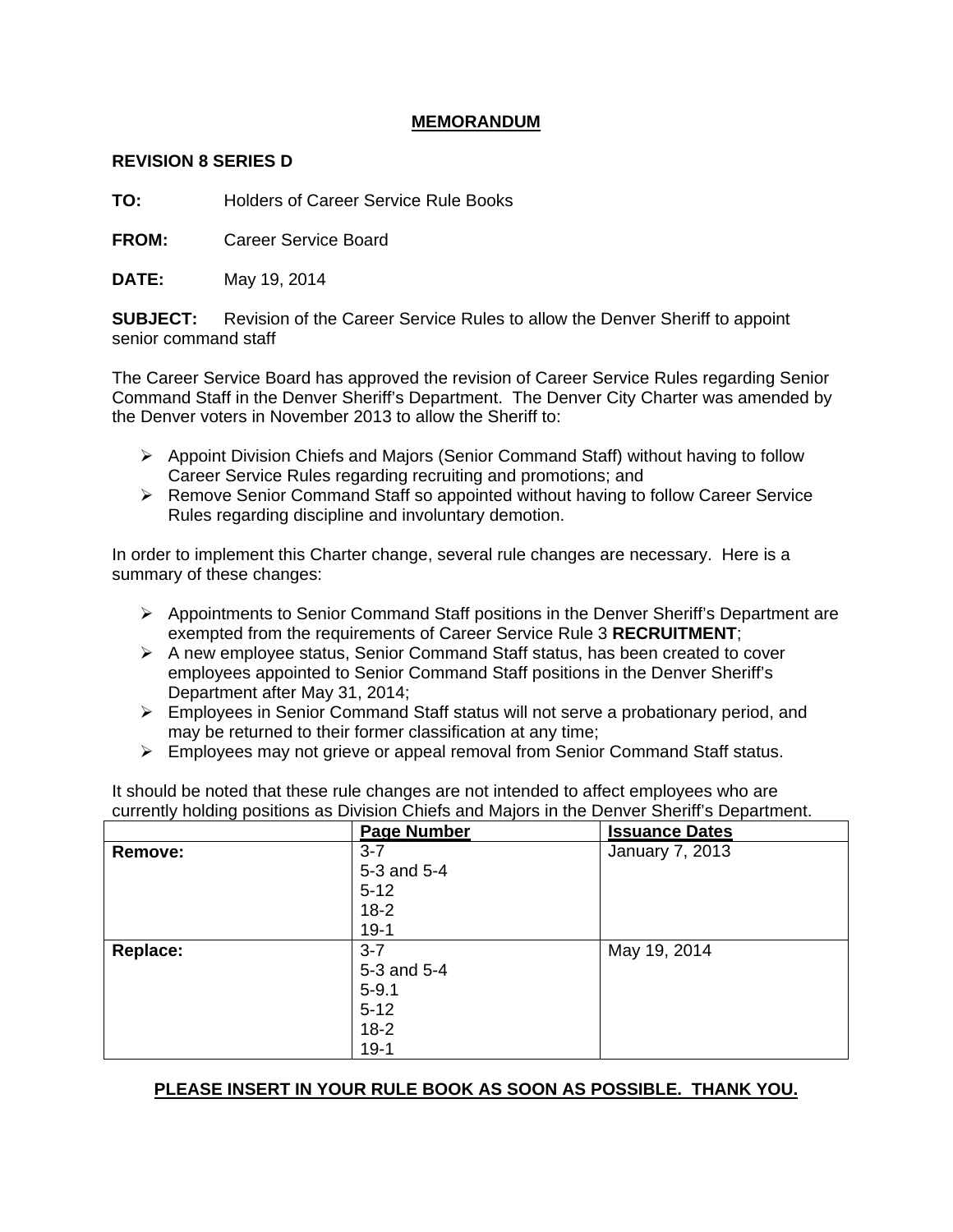- C. Trainees and paid interns who have successfully completed the trainee or intern probationary period as provided in Rule 5 **APPOINTMENTS AND STATUS** may be promoted into the position the trainee or intern was being trained to perform.
- D. Trades apprentices who meet the minimum qualifications of the applicable trades classification and have successfully completed the required apprenticeship training (as documented by the employee's department or agency and verified by the OHR) may be promoted into the applicable trades classification.
- E. Employees in positions in classifications in the Deputy Sheriff pay schedule who are appointed to Deputy Sheriff Major and Deputy Sheriff Division Chief positions after May 31, 2014. (Effective June 1, 2014; Rule Revision Memo 8D)

### 3-41 Re-instatement List

- A. Employees or former employees shall be placed on the re-instatement list for the classification from which they have:
	- 1. Been laid off;
	- 2. Transferred or re-assigned in lieu of lay-off when the employee has been moved from an unlimited position to a limited or on-call position, or from a full-time position to a part-time position;
	- 3. Demoted in lieu of lay-off;
	- 4. Voluntarily resigned in lieu of lay-off; or
	- 5. Voluntarily demoted in lieu of lay-off.
- B. The names of eligible employees or former employees shall be added to this list as soon as administratively feasible, with the effective date being the effective date of the lay-off or action in lieu of lay-off.
- C. Eligible employees or former employees will be listed for one year unless removed for cause.
- D. Eligible employees or former employees shall be listed by seniority, or by proficiency (to the extent it was used as a basis for the employee's lay-off) so that the employee with the longest length of service, as defined in Rule 14 **SEPARATION OTHER THAN DISMISSAL**, is higher on the list.
- E. Re-instatement lists shall only be used within the Lay-off Unit (as defined in Rule 14 **SEPARATION OTHER THAN DISMISSAL**) that the employee or former employee was in when the lay-off took place.
- F. Referral from the re-instatement list is mandatory and exclusive. No other referral shall be made while any eligible employees or former employees remain on this list. Referral shall consist of the highest ranking eligible employee or former employee, or if there are ties, all those at the highest ranking.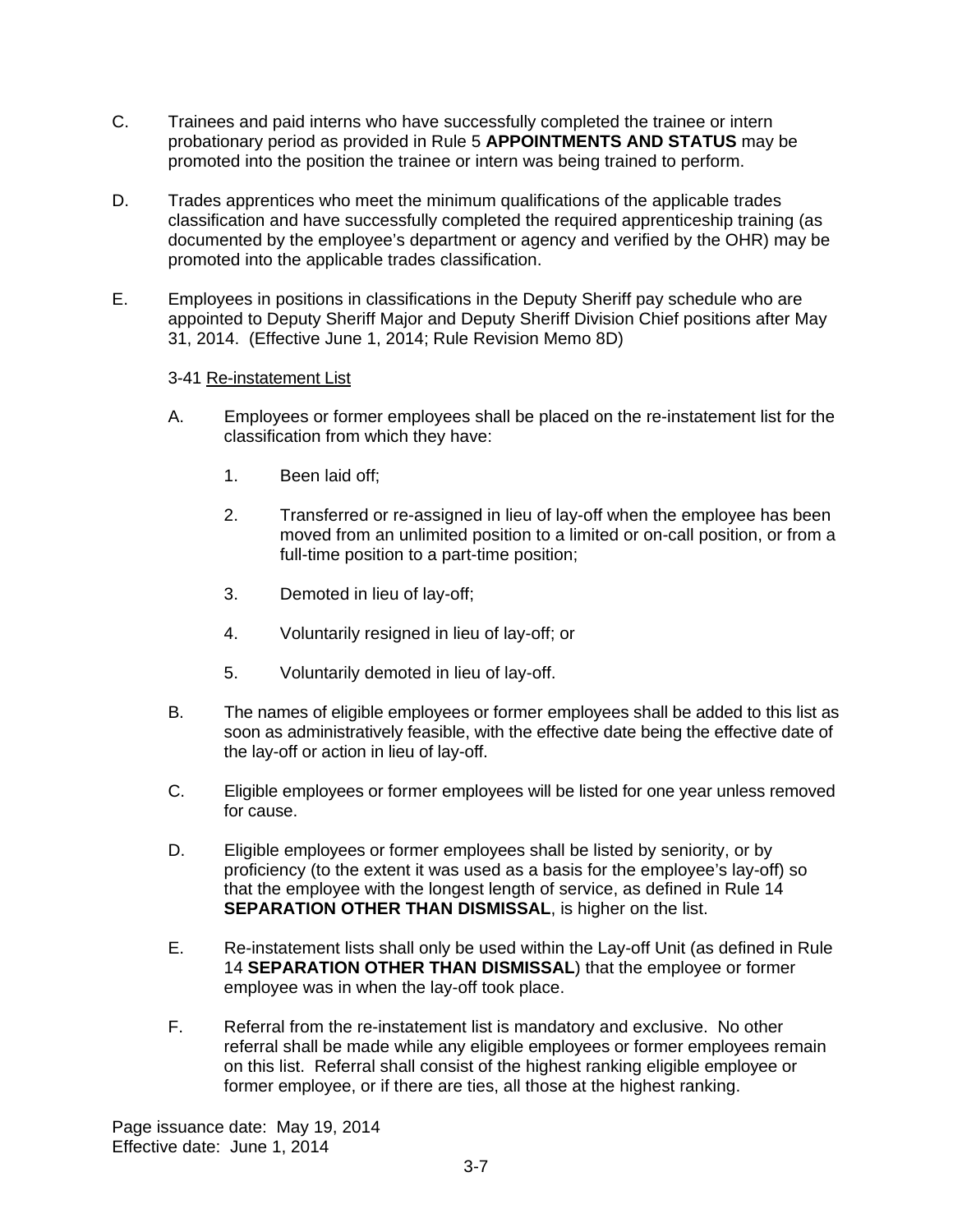### 5-33 Number of Hours Worked

- A. Identification of positions by category: Each position in the Career Service shall be identified by one of the following working hours categories:
	- 1. Full time;
	- 2. Part time;
	- 3. On call.

## B. Criteria of categories:

- 1. Full time: A full time position is one in which an employee is scheduled to work forty (40) hours per week. If a special work schedule is authorized under Rule 9 **PAY ADMINISTRATION**, a full time position shall include a work schedule of eighty (80) hours in two (2) weeks, when applicable.
- 2. Part time: A part time position is one in which an employee is scheduled to work less than forty (40) hours per week.
- 3. On call: An on call position is one in which the employee works as needed. On-call positions may have routine or variable work patterns and are generally filled to accommodate seasonal or short term activities in various city agencies. Ushers are an example. Since Election Judges are not in the Career Service, they are not considered to be on-call Career Service employees. (Effective June 8, 2007; Rule Revision Memo 19C)

### Section 5-40 Employee Status

(Effective November 1, 1980; Rule Revision Memo 127A: Revised April 1, 2006; Rule Revision Memo 6C)

## 5-41 General

Every Career Service employee shall hold one of the following employee status identifications; determined by position characteristics, probation requirements, or both:

- A. Employment probationary status;
- B. Career status;
- C. Promotional probationary status;
- D. Non-career status;
- E. Trainee or intern probationary status.
- F. Senior Command Staff status. (Effective June 1, 2014; Rule Revision Memo 8D)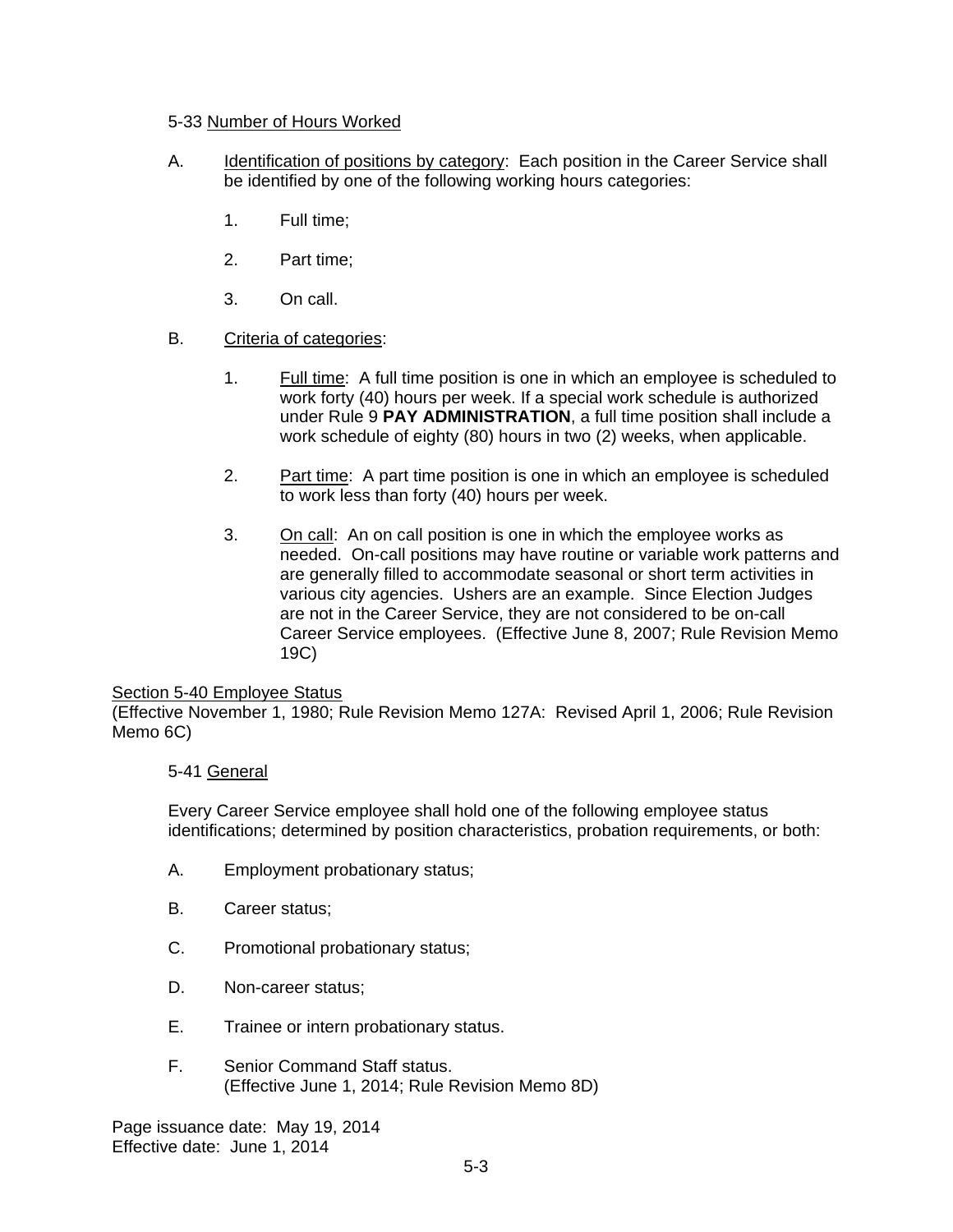#### 5-42 How Status is Attained

- A. Employment probationary: Every person when first appointed or re-employed to a full time or part time, limited or unlimited Career Service position, that is not a trainee or intern position, shall hold employment probationary status for the probation period required for the class.
- B. Career:
	- 1. General: Employees attain career status through:
		- a. Successful completion of-the probationary period, and the training programs required by Rule 6 **EMPLOYEE TRAINING AND ORGANIZATIONAL DEVELOPMENT**; or
		- b. Re-instatement after lay-off.
	- 2. Promotion while on employment probation: An employee promoted while on employment probation shall attain career status in the former class upon satisfactory completion of the number of months required in that former class. In order to achieve career status in the class to which promoted, the employee shall serve the remaining probationary period required for that class in promotional probationary status.
- C. Promotional probationary: Every career status employee who receives a promotional appointment (including re-promotion) shall hold promotional probationary status for the full probationary period of the new class. A promotional probationary employee who transfers from career status to noncareer status and back again shall have promotional probationary status as of the date immediately preceding the initial transfer.
- D. Non-career: Every person who is appointed to an on-call position shall hold noncareer status for the duration of the appointment and shall not serve a probationary period.
- E. Trainee or intern probationary: Every person who is appointed to a trainee or intern position shall hold trainee or intern probationary status for the duration of the appointment, as required for the applicable trainee or intern classification specification. The Public Safety Cadet classification is considered a trainee classification under these rules.
- F. Senior Command Staff: Every employee in a position in a classification in the Deputy Sheriff pay schedule who is appointed to a position in the Deputy Sheriff Major or Deputy Sheriff Division Chief classifications after May 31, 2014 shall hold Senior Command Staff status for the duration of the appointment and shall not serve a probationary period. However, such employee shall retain career status attained in his or her former classification and be entitled to return to a position in that classification when the employee's Senior Command Staff status ends. (Effective June 1, 2014; Rule Revision Memo 8D)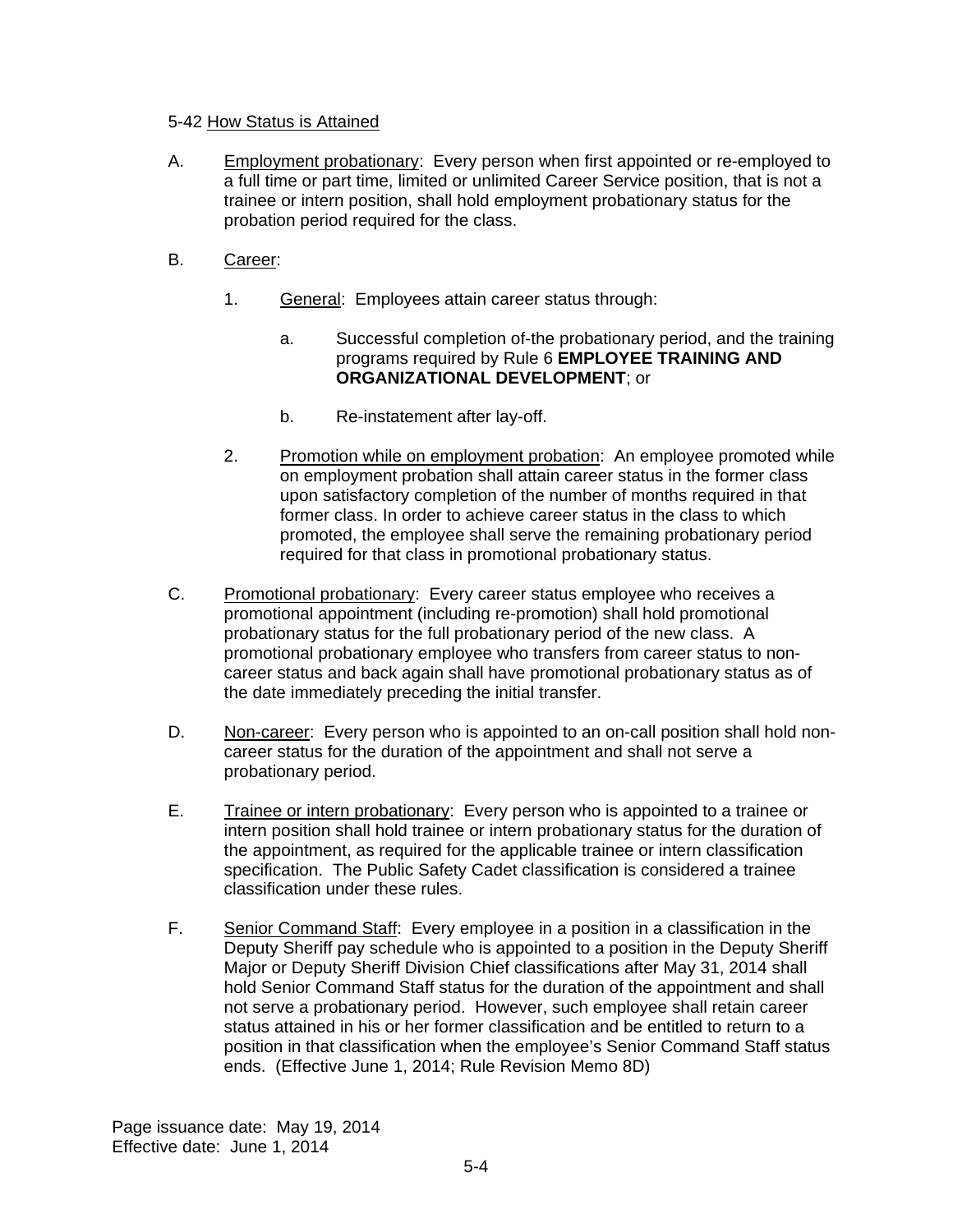5-66 Employees in Senior Command Staff Status (Effective June 1, 2014; Rule Revision Memo 8D)

An employee in Senior Command Staff status retains the rights, privileges, and benefits the employee had by virtue of his or her status prior to the appointment, except that the employee:

- A. May be returned to a position in his or her former classification at any time. Upon returning, the employee shall receive the same rate of pay he or she was receiving prior to his or her appointment to a position in the Deputy Sheriff Major or Deputy Sheriff Division Chief classifications (Senior Command Staff position), after taking into account the effect of any pay changes or classification changes to the employee's former position and classification that occurred during the period between the appointment and the return; and
- B. May not grieve or appeal his or her removal from a Senior Command Staff position;

Employees who were appointed to Senior Command Staff positions prior to June 1, 2014 shall retain career status attained in that position and shall not be considered to have Senior Command Staff status.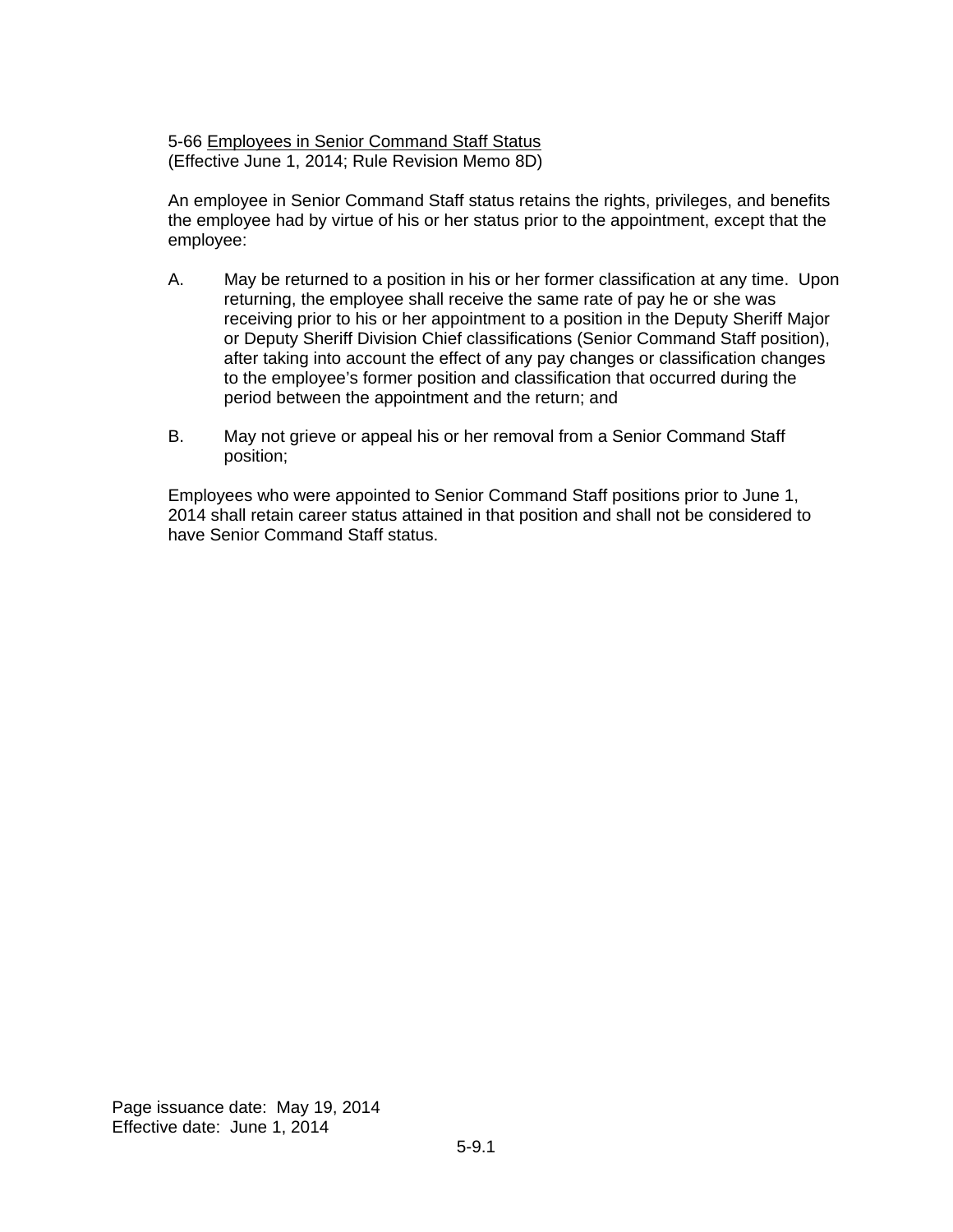# G. End of training or internship probationary period:

- 1. The department or agency shall report to the OHR, in writing, at the conclusion of the trainee or intern probationary period, whether the trainee or intern has successfully completed the probationary period by acquiring the competencies, knowledge, skills and abilities necessary to satisfactorily perform the duties of the position.
- 2. An appointing authority may request, in writing to the OHR Executive Director, that the trainee or intern be deemed to have successfully completed the probationary period prior to the employee's completion of the trainee or intern probationary period.
- 3. Upon a determination by the OHR that the trainee or intern has successfully completed the trainee or intern probationary period, the department or agency may promote the trainee or intern into the position the trainee or intern was being trained to perform. (Effective January 20, 2012; Rule Revision Memo 57C)
- H. Senior command staff appointment: An appointment of an employee in a position in a classification in the Deputy Sheriff pay schedule to a position in the Deputy Sheriff Major or Deputy Sheriff Division Chief classifications after May 31, 2014. (Effective June 1, 2014; Rule Revision Memo 8D)

### 5-73 Transfer Appointment

(Effective May 4, 2007; Rule Revision Memo 18C)

- A. An employee may be given a transfer appointment provided that the employee and the receiving appointing authority consent, and that the requirements of Rule 3 **RECRUITMENT** are satisfied. The employee's status shall not be affected by this type of transfer appointment except as provided in paragraph C Transfer transition period.
- B. Effective date of transfer: Unless otherwise agreed upon, a transfer appointment between departments or agencies becomes effective thirty (30) calendar days after the releasing department or agency is notified that the employee and the receiving department or agency have both consented to the transfer. However, the time may be shortened if the effective date is set jointly by the releasing appointing authority and the receiving appointing authority.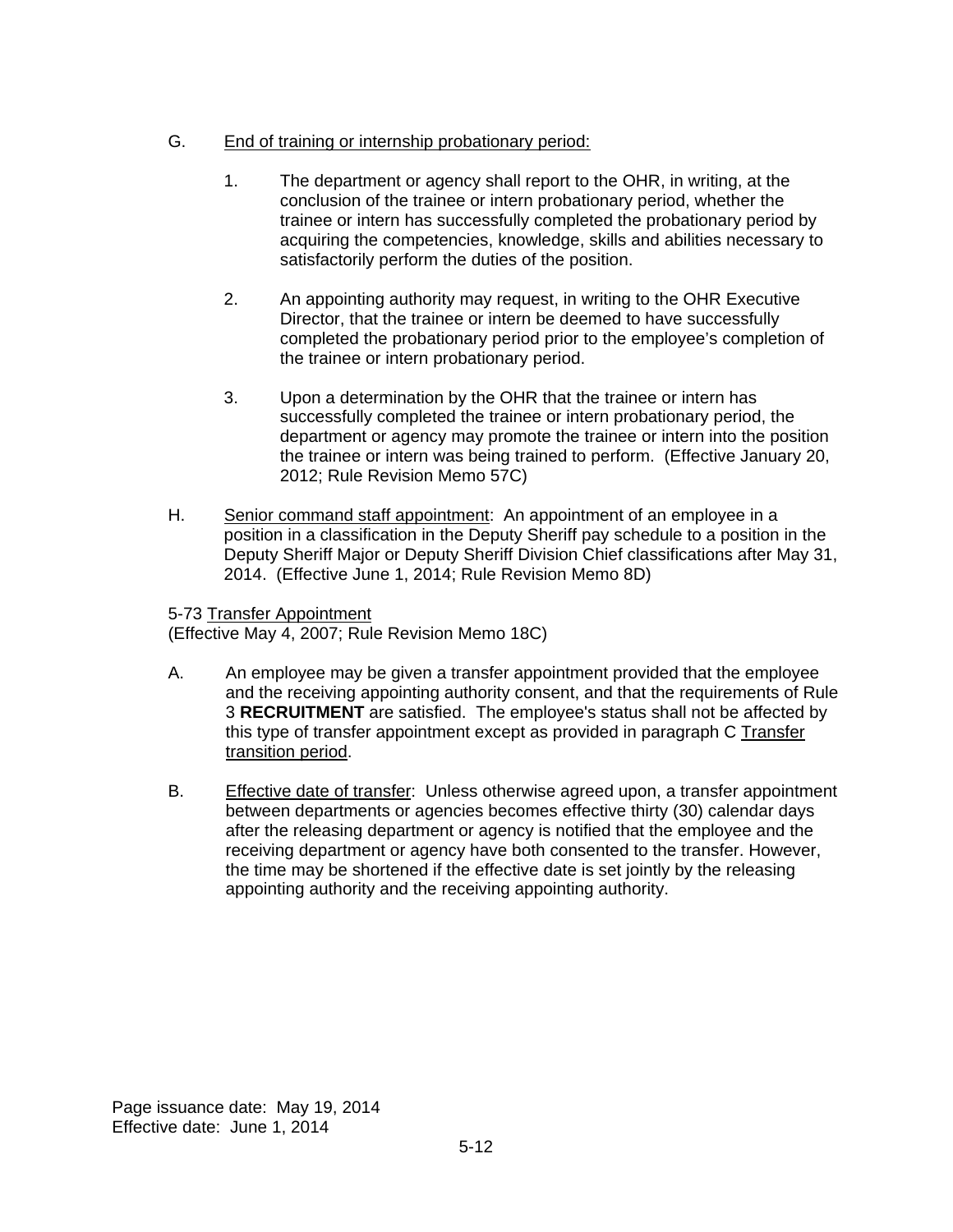- 7. The removal of an employee from Senior Command Staff status (as defined in Rule 5 **APPOINTMENTS AND STATUS**). (Effective June 1, 2014; Rule Revision Memo 8D)
- D. Supervisor/manager:

When the term "supervisor/manager" is used in this Rule 18 and in Rule 19 **APPEALS**, it shall mean any person has been granted or delegated decisionmaking authority to take action on behalf of the appointing authority.

#### Section 18-20 Open Door Policy Process

- A. The City encourages employees to informally and directly discuss work-related issues with their direct supervisors.
- B. If this does not resolve the concern, then the employee is encouraged to bring the issue to the attention of the employee's manager/director, appointing authority, human resource representative, or a member of the Office of Human Resources ("OHR") Employee Relations Unit.
- C. The utilization of the Open Door Policy Process does not suspend the timelines for filing a grievance.

#### Section 18-30 Mediation Process

If any employee or supervisor/manager has a work-related issue that was not taken to or resolved through the open door process, mediation may be requested.

- A. Requesting Mediation: (Effective May 19, 2008; Rule Revision Memo 27C)
- 1. An employee, supervisor or manager may request mediation by submitting a Mediation Request Form to the Career Service Mediation Program ("Mediation Program"). The Mediation Program will notify the other parties.
- 2. Parties are encouraged to participate in mediation. If either party declines to participate in mediation, then the declining party must notify the other party, the appointing authority or designee and the Mediation Program in writing the reason(s) for declining within 10 calendar days of receiving notice of the request for mediation from the Mediation Program. The notification shall include a certificate of service.
- 3. If all parties agree to mediation, the Mediation Program will assign a mediator.
- 4. No less than seventy-two (72) hours prior to the date of the mediation all parties must be informed of any representatives attending the proceedings.